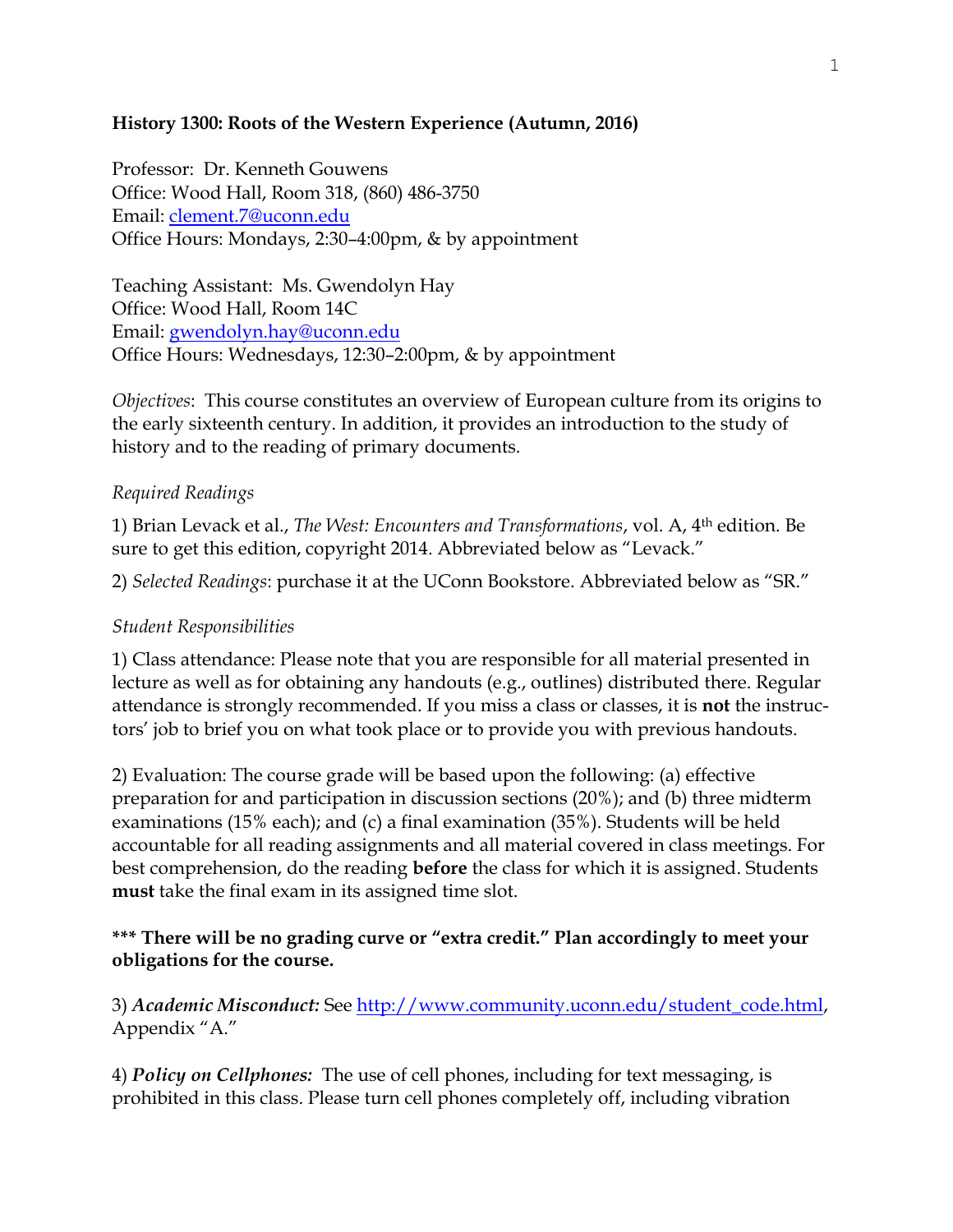setting, and put them away. It is disturbing to the entire class — and disrespectful to the instructor — when students get up during class to receive phone calls or when they are text-messaging during lecture. If you have a particular emergency, please inform the instructor before class that you are expecting a call, set the phone to "vibrate," and quietly leave the room before responding to the call.

5) *Laptop Use:* Strictly prohibited. Recent research has shown that even for those students who resist the temptation to multitask when taking notes, the use of laptops "results in shallower processing." See Pam A. Mueller and Daniel M. Oppenheimer, "The Pen is Mightier than the Keyboard: Advantages of Longhand Over Laptop Note Taking," *Psychological Science* 25:6 (June 2014): 1159-1168. Students with a documented medical need for using a laptop in class may do so in the front row.

6) *Recording Devices:* Students who either need or wish to record the lectures are asked to submit a request in writing to the instructor via email, stating their reasons for doing so. This applies only to audio recording. Video recording will not be permitted under any circumstances.

7) *Responses to E-mails:* It is a privilege rather than a right to receive rapid responses to queries sent via email. Emails sent Wednesday evening through Sunday may not be answered until Monday.

8) *Trigger Warnings***:** In keeping with AAUP policy, we do not issue trigger warnings in this class. For further details see [https://www.aaup.org/report/trigger-warnings.](https://www.aaup.org/report/trigger-warnings) See also the report of the University of Chicago's Committee on Freedom of Expression: [https://provost.uchicago.edu/sites/default/files/documents/reports/FOECommittee](https://provost.uchicago.edu/sites/default/files/documents/reports/FOECommitteeReport.pdf) [Report.pdf](https://provost.uchicago.edu/sites/default/files/documents/reports/FOECommitteeReport.pdf)

| Date        | Subject                                              | Readings      |
|-------------|------------------------------------------------------|---------------|
| Aug. 29 (M) | Early Civilization in the<br><b>Fertile Crescent</b> | Levack, 1-28  |
| Aug. 31 (W) | <b>Ancient Egypt</b>                                 | Levack, 29-55 |
| Discussion: | Herodotus on Cultural Difference                     | SR I          |
| Sep. 5 (M)  | Class will not meet. (Labor Day)                     |               |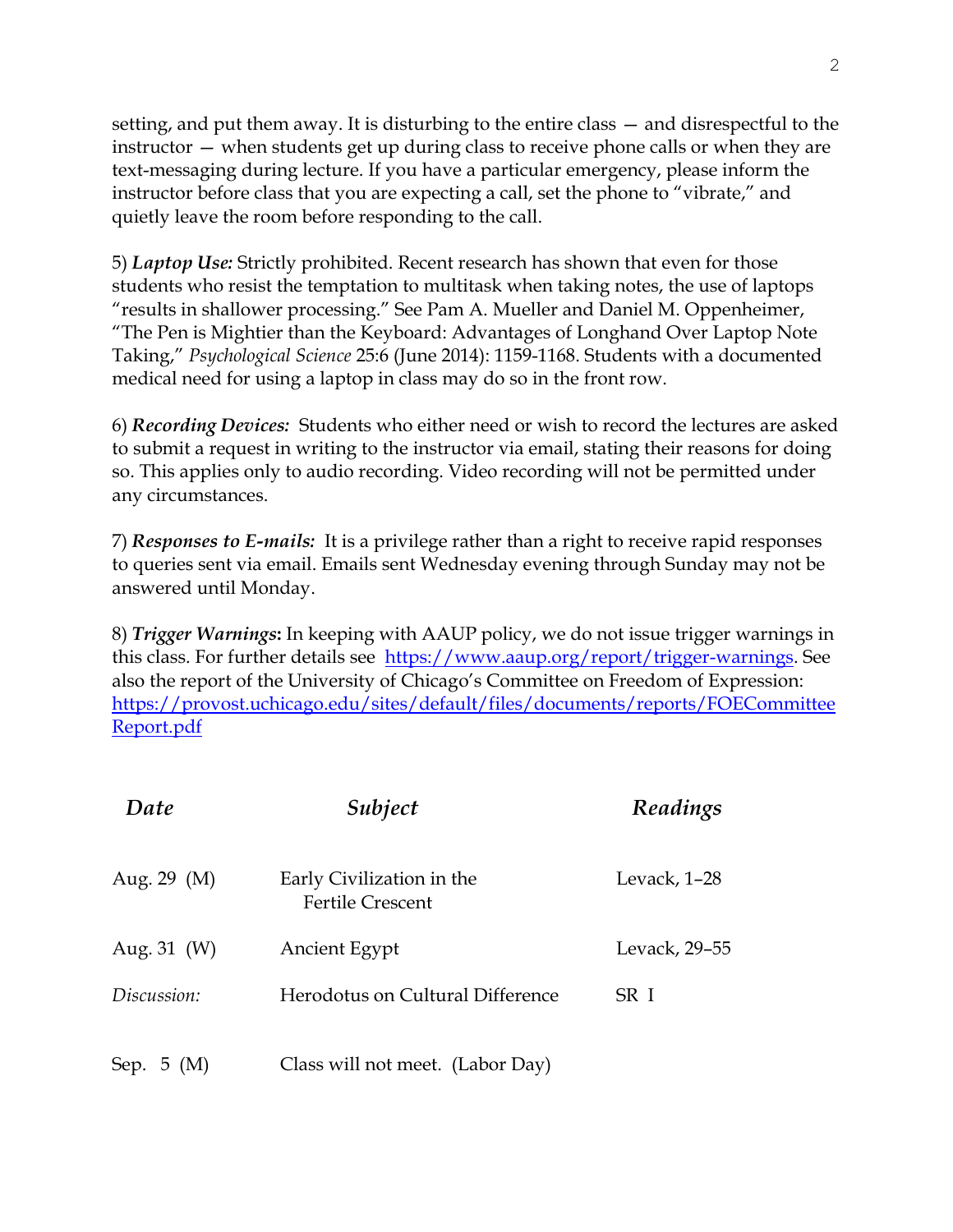| Sep. 7 (W)   | The Hebrews and Judaism               | Levack, 55-77                           |
|--------------|---------------------------------------|-----------------------------------------|
| Discussion:  | The Hebrew Scriptures, Genesis        | SR II & III                             |
| Sep. 12 (M)  | The Origins of Democracy<br>in Athens | Levack, 78-86                           |
| Sep. 14 (W)  | The Greco-Persian Wars                | Levack, 87-93                           |
| Discussion:  | preparation for first exam            |                                         |
| Sep. 19 (M)  | <b>First Midterm Examination</b>      |                                         |
| Sep. 21 (W)  | Golden-Age Athens                     | Levack, 93-110                          |
| Discussion:  | Thucydides on Cultural Decline        | SR IV                                   |
| Sep. 26 (M)  | The Peloponnesian War                 |                                         |
| Sep. 28 (W)  | Presocratics, Sophists, & Plato       |                                         |
| Discussion:  | Plato's Republic                      | SR V                                    |
| Oct. 3 (M)   | Aristotle                             | -----                                   |
| Oct. 5 $(W)$ | The Hellenistic World                 | Levack, 111-37                          |
| Discussion:  | Aristotle, Nicomachean Ethics         | SR VI                                   |
| Oct. 10 (M)  | The Roman Republic                    | Levack, 138–68                          |
| Oct. 12 (W)  | <b>Second Midterm Examination</b>     |                                         |
| Discussion:  | Cicero & Seneca on the Good Life      | SR VII                                  |
| Oct. 17 (M)  | Augustus & Early Roman Empire         | Levack, 169–200;<br>SR VIII (Suetonius) |
| Oct. 19 (W)  | The Rise of Christianity              |                                         |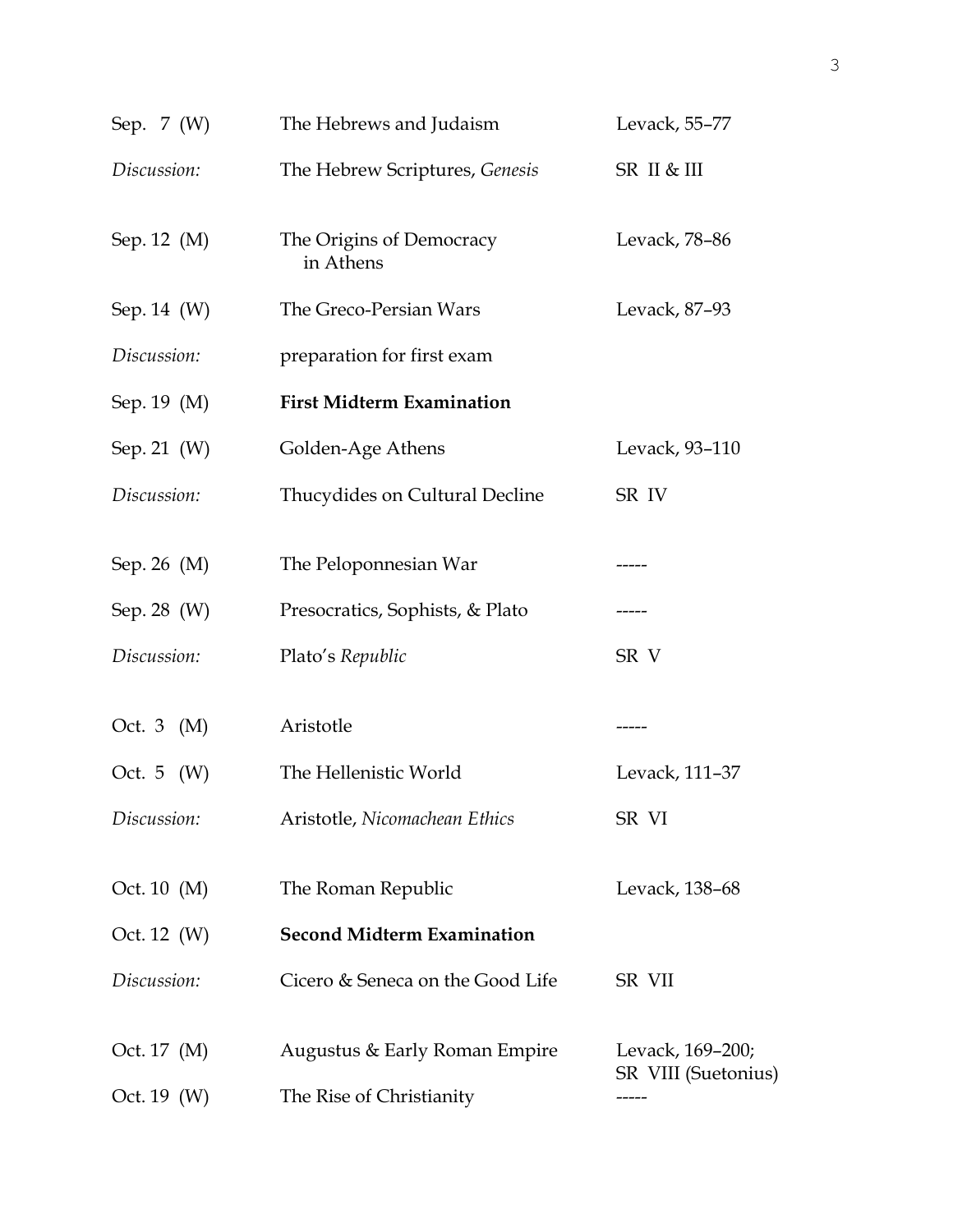| Discussion:     | The Gospel According to Mark                                   | SR IX                                |
|-----------------|----------------------------------------------------------------|--------------------------------------|
| Oct. 24 (M)     | Why did Rome fall? (if it fell)                                | Levack, 201-31                       |
| Oct. 26 $(W)$   | <b>Byzantines &amp; Muslims</b>                                | Levack, 232-61                       |
| Discussion:     | Augustine                                                      | SR <sub>X</sub>                      |
| Oct. 31 (M)     | Rise & Fall of the Carolingians                                | Levack, 262-95                       |
| Nov. 2 $(W)$    | The High Middle Ages                                           | Levack, 296–327;<br>SR XI (Crusades) |
| Discussion:     | Dhuoda's advice to her son                                     | <b>SR XII</b>                        |
| Nov. $7 \ (M)$  | <b>Third Midterm Examination</b>                               |                                      |
| Nov. $9 \ (W)$  | Crises of the Fourteenth Century                               | Levack, 328-51                       |
| Discussion:     | Bruni on Florence's Historic Role                              | <b>SR XIII</b>                       |
| Nov. $14 \ (M)$ | The Italian Renaissance I                                      |                                      |
| Nov. 16 (W)     | The Italian Renaissance II                                     | -----                                |
| Discussion:     | Valla on the Donation of Constantine                           | SR XIV                               |
|                 | [Nov. 21 & Nov. 23: Thanksgiving Break; classes will not meet] |                                      |
| Nov. 28 $(M)$   | The Crisis of Italy and the<br>Ascendancy of the North         |                                      |
| Nov. 30 $(W)$   | Machiavelli on Politics & History                              |                                      |
| Discussion:     | Historical Perspectives on Decline:<br>Valla and Giovio        | SR XV-XVI                            |